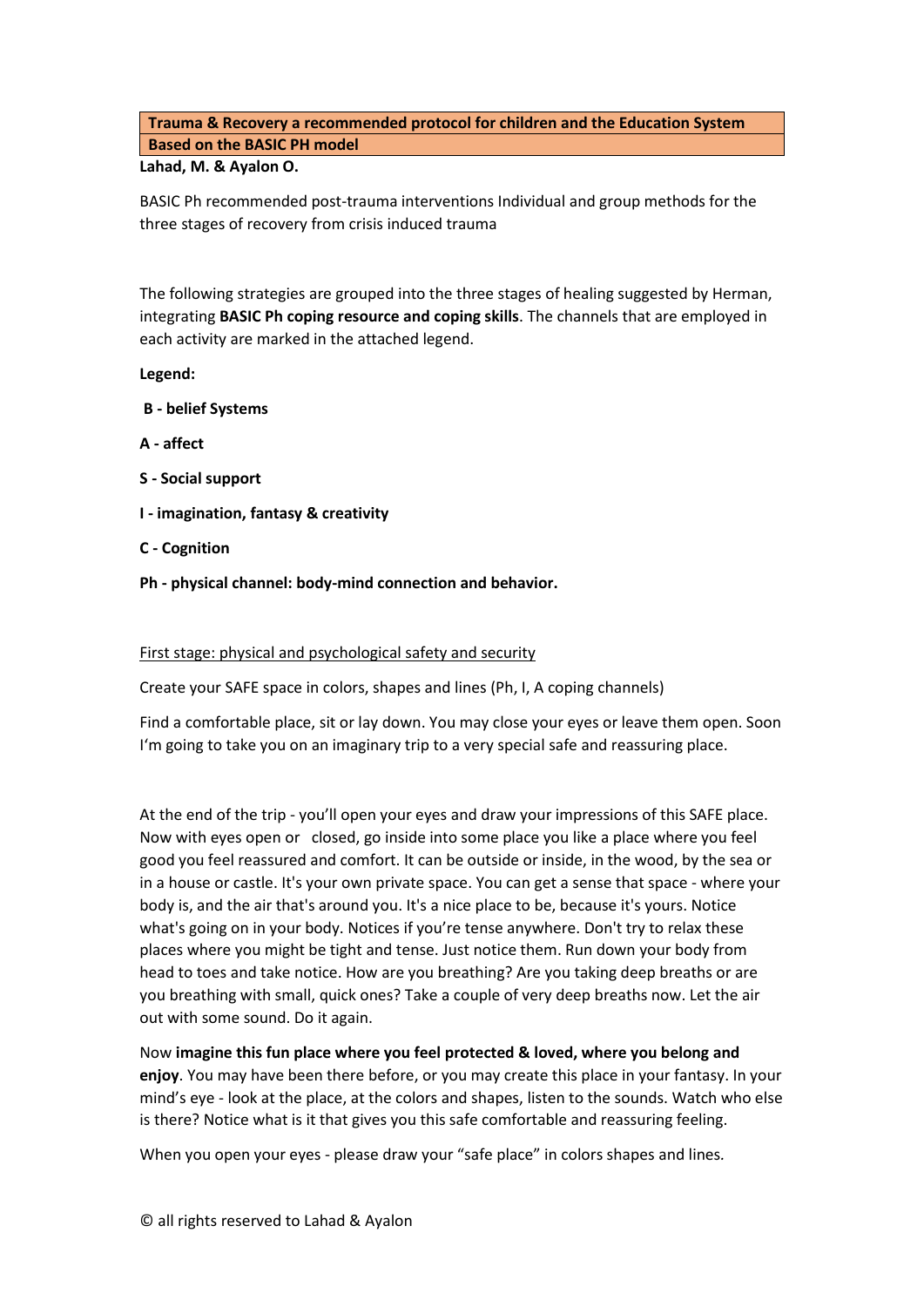Adapted from Oaklander (1978).

Another option of the safe space are the therapeutic cards (Lahad 2000) where the child is encouraged to pick a card, from the 44 SAGA and 70 Habitat therapeutic cards, depicting a safe space. The child is than asked to put that card on a white piece of A4 paper and with crayons to create the surroundings of that card. Thus, making the "neutral" card into a personal one. For auditory kids – finding a sousing music and listening to it from inside or on a real cassette can be the starting point later to be depicted on a paper with colors shapes or lines.

## **1. Brain-Body Connection**

## **NOT TO WORRY! HOLD YOUR POSITIVE POINTS! (Ph coping channel)**

Whenever you feel under pressure, hurt or shocked, take the emotional edge off by holding your Emotional Stress Release Points, also called Positive Points in Brain Gym. Emotional Stress Release was first presented in **Touch For Health** in the early 70's, and involves holding the neuro-vascular holding points that balance both the Central (mental) and Stomach (digestive) energy meridians .

1. Put your fingertips gently on your forehead, above your eyebrows .

2. Tug up slightly on the skin, while you think through your problem, pre-rehearse a successful outcome, or talk it out.

The energy in your hands is enough to keep blood and warmth in your front brain, and stops the classic stress response (flow of blood from front brain to back survival centers) right in its tracks. Now you can perceive new ideas, and make creative choices in the light of what you already know, even when you're stressed .

Combining Mental Rehearsal with Positive Points creates a rocket trajectory to excellence. Mental rehearsal has already been proven effective by athletes, sports coaches, educators and psychologists. As already mentioned, new brain research supports the idea that what we imagine is as real to our brain as what we have actually experienced. Thinking fires off the same circuits as doing. Adding Positive Points to mental rehearsal assures we are programming our imagined action in as a whole-brained, integrated activity, with full power in the frontal lobes!

## **Stress releasing the past:**

This technique can be used to defuse the stuck circuit lock triggered by any stressful memory or fear. All you need do is to hold your Positive Points while you remember the incident, until you notice yourself feeling more relaxed. Next, reframe the outcome by imagining as many changes as possible to the old stressful memory, and visualizing a positive outcome with as much sensory detail as possible to create the new "reality" you deserve. Make it up,

© all rights reserved to Lahad & Ayalon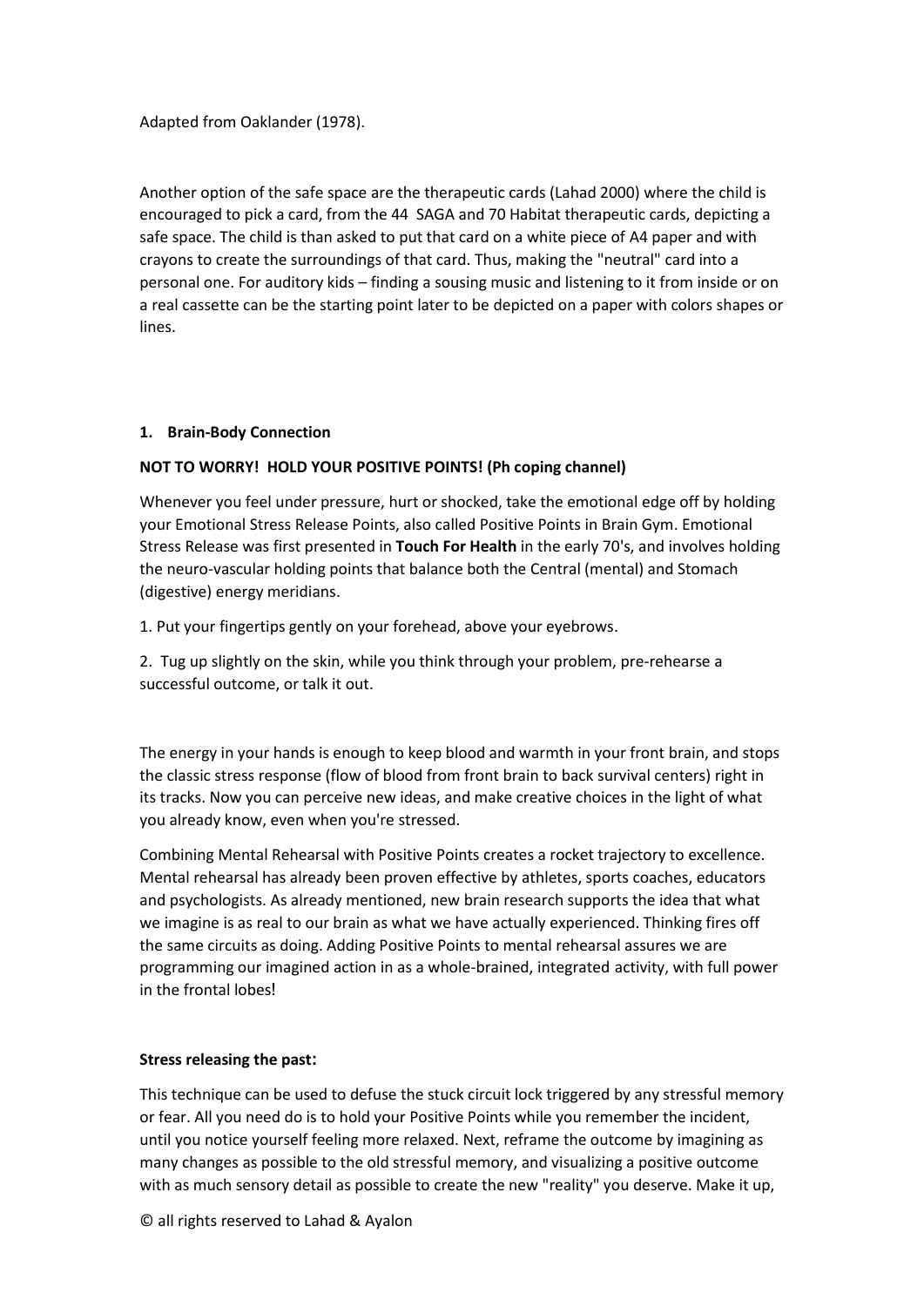if you have to! You hopefully break the hold of the old memory, by adding in new information. De-fuse the bad, so you can keep front brained when you think of it, and infuse the good, to lay down positive neural "memory" traces .

### **Stress releasing the future:**

Hold your Positive Points while you visualize an upcoming challenge--a presentation, an exam, an interview, a race (any situation where you want to be calm and focused)-from beginning to end. Anticipate everything that could happen, good or bad. See yourself handling all possibilities with coolness and grace. See your successful completion with as much sensory detail as possible. Awareness of colors, sounds, smells, tastes and body sensations which occur while holding your Positive Points activate more areas of the brain which could be tied into a circuit lock.

Promislow Sh. (2000) Brain-body connection p. 85-86

#### **2. Unfreezing the body-mind (Small tasks homework) (Ph coping channel)**

When the crisis is over, the mind-body shock may stay on indefinitely. Some children may be fixated on one repetitive action, thought, movement or play, in an attempt to restore what existed before the crisis. But this is the one solution we cannot offer. One of the things we can do is help the child to find an alternative mode of behavior that will restore his sense of security. Alternatives don't mean solutions, but a way to feel safe again in the daily routine, one step at a time.

Kfir, N. (1989)

Fulfilling small tasks as "homework" is very useful for children who are stuck, frozen in the shock of the trauma or show compulsive-repetitive behavior. It can be done in the form of small tasks that are manageable. Sometimes it is necessary to introduce control in the situation by authoritative assignments, actions, and supervision. Each small task that is fulfilled is marked by the parents or therapist as an achievement .

**Activity:** Choose an activity you used to like before the event that makes you feel physically and/or mentally comfortable.

Choose a good time and place to engage in this activity.

Keep doing it for a whole week.

#### **Relaxation**

Any form of relaxation is part of the safety and security stage. There are various techniques to teach children relaxation using action as much as using guided imagery or "focusing"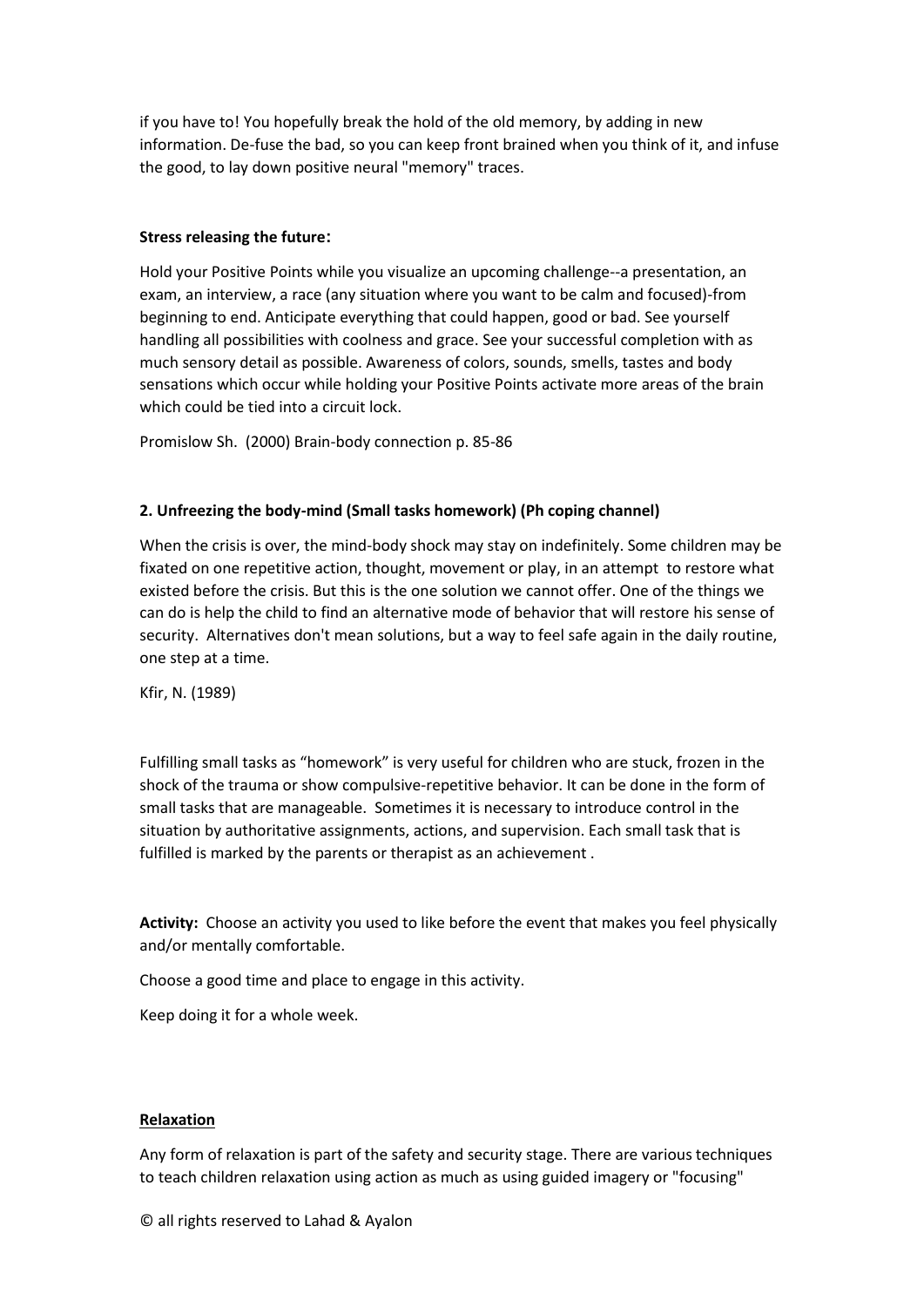methods. Relaxation is crucial in the healing process as a "safety valve" before embarking into the re experience phase. Whenever the child feels overwhelmed or over aroused (in some terminologies over engaged) the therapist should remind her to "activate" the relaxation technique she was trained to use. Over engagement may result in some cases in "dissociation" or "flooding" experience which we would like to avoid. If such phenomena happen the therapist should encourage the child to open her eyes if she closed her eyes earlier, to talk in the past tense, to look at the therapist and to reduce the SUDs by exercising the relaxation.

## **Future positive sight**

At this point' we sometimes deal in a direct manner with traumatized children asking the child to "*draw a picture of the worst thing in her life and the nicest thing in her life*" encouraging the child to create a dialogue between these two aspects known also as " me & not me" in order to bring about a positive picture or at least a mutual recognition between these two otherwise very antagonistic aspects. The purpose of this exercise is to support and "give permission" to "invite" the very loaded issue of positive "nice" things back into the life of the traumatized child who so often feel guilty, unworthy and not adequate if expecting positive things in view of the terrible incident. At the same time one must acknowledge the bad things. The idea of co-existence of these two aspects is crucial in our mind to their ability to integrate the trauma as part of continuous story.

## **Stage 3 Reconnection** *-* **Future perception (I, C coping channels)**

## **Where would you like to be in a year time?**

Close your eyes and let your body relax. Let your mind drift with your imagination into the Future. Try to imagine the place you wish to be in a year time. Is it the same place you are now in? Is it different? Describe this place. Pay attention to the surrounding; observe it carefully: Are there any unusual things? What catch your attention? What is important for you? How do you feel there? Who is around you? How do you feel about them being there? What do you expect of them?

What do you do there? Are you still doing the same things that you are doing now? What is making you enthusiastic awakens you? In what sense is your place different that your current place? Is it a place you really want to be in? Do you know how to get there? Did the exercise helped anyway to clear your goal? What do you take from it to the *present?*